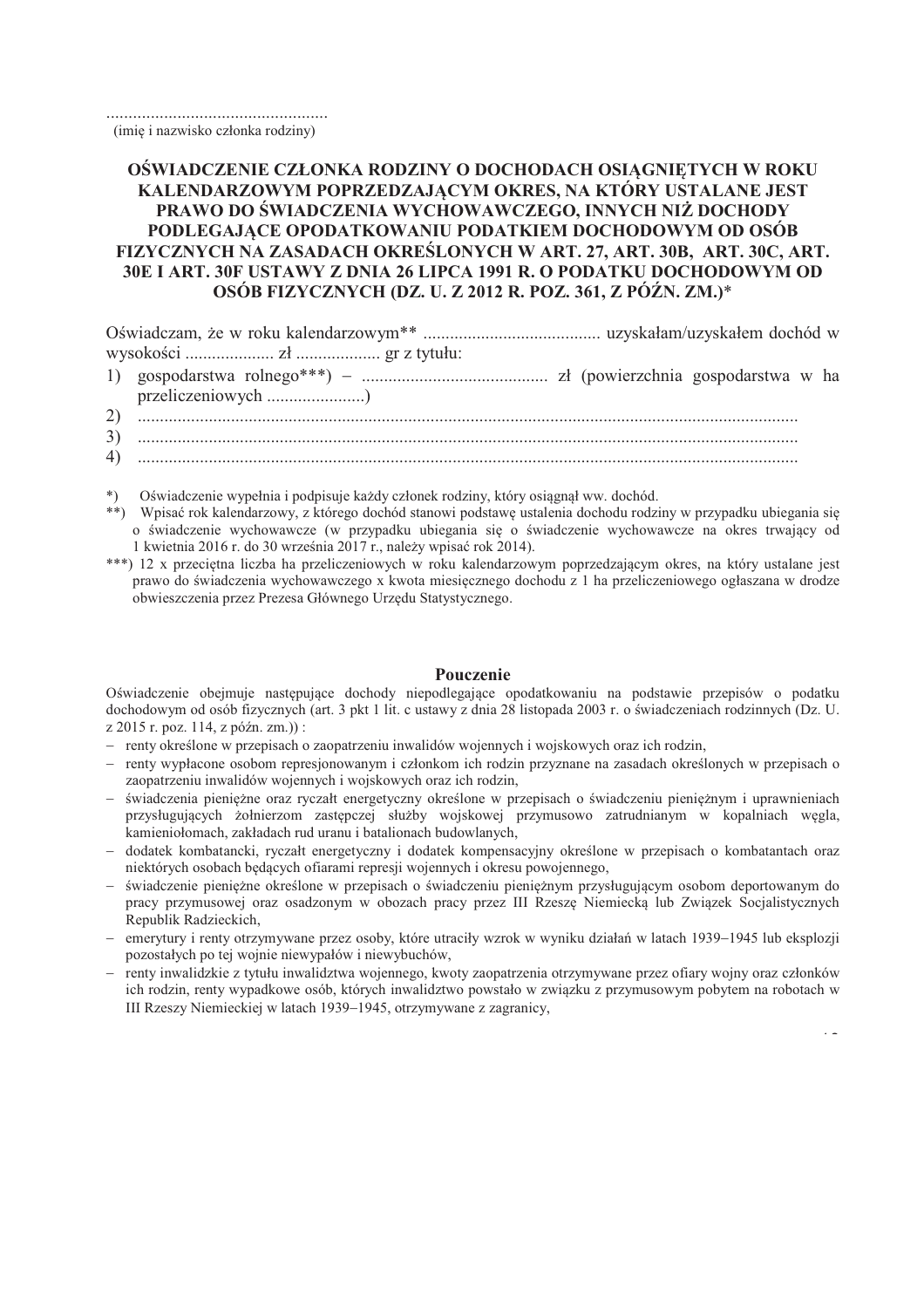- zasiłki chorobowe określone w przepisach o ubezpieczeniu społecznym rolników oraz w przepisach o systemie ubezpieczeń społecznych.
- środki bezzwrotnej pomocy zagranicznej otrzymywane od rzadów państw obcych, organizacji miedzynarodowych lub miedzvnarodowych instytucji finansowych pochodzące ze środków bezzwrotnej pomocy przyznanych na podstawie jednostronnej deklaracji lub umów zawartych z tymi państwami, organizacjami lub instytuciami przez Rade Ministrów, właściwego ministra lub agencje rzadowe, w tym również w przypadkach, gdy przekazanie tych środków jest dokonywane za pośrednictwem podmiotu upoważnionego do rozdzielania środków bezzwrotnej pomocy zagranicznej na rzecz podmiotów, którym ma służyć ta pomoc,
- należności ze stosunku pracy lub z tytułu stypendium osób fizycznych mających miejsce zamieszkania na terytorium Rzeczypospolitej Polskiej, przebywających czasowo za granica – w wysokości odpowiadającej równowartości diet z tytułu podróży służbowej poza granicami kraju ustalonych dla pracowników zatrudnionych w państwowych lub samorządowych jednostkach sfery budżetowej na podstawie ustawy z dnia 26 czerwca 1974 r. – Kodeks pracy (Dz. U. z 2014 r. poz. 1502, z późn. zm.),
- należności pienieżne wypłacone policjantom, żołnierzom, celnikom i pracownikom jednostek wojskowych i jednostek policyjnych użytych poza granicami państwa w celu udziału w konflikcie zbrojnym lub wzmocnienia sił państwa albo państw sojuszniczych, misji pokojowej, akcji zapobieżenia aktom terroryzmu lub ich skutkom, a także należności pieniężne wypłacone żołnierzom, policjantom, celnikom i pracownikom pełniącym funkcje obserwatorów w misjach pokojowych organizacji międzynarodowych i sił wielonarodowych,
- należności pieniężne ze stosunku służbowego otrzymywane w czasie służby kandydackiej przez funkcjonariuszy Policji, Państwowej Straży Pożarnej, Straży Granicznej, Biura Ochrony Rządu, obliczone za okres, w którym osoby te uzyskały dochód,
- dochody członków rolniczych spółdzielni produkcyjnych z tytułu członkostwa w rolniczej spółdzielni produkcyjnej, pomniejszone o składki na ubezpieczenia społeczne,
- alimenty na rzecz dzieci,
- stypendia doktoranckie i habilitacyjne przyznane na podstawie ustawy z dnia 14 marca 2003 r. o stopniach naukowych i tytule naukowym oraz  $\overline{O}$ stopniach  $\mathbf{i}$ tytule zakresie sztuki W (Dz. U. z 2014 r. poz. 1852, z późn. zm.), stypendia doktoranckie określone w art. 200 ust. 1 ustawy z dnia 27 lipca 2005 r. – Prawo o szkolnictwie wyższym (Dz. U. z 2012 r. poz. 572, z późn. zm.), stypendia sportowe przyznane na podstawie ustawy z dnia 25 czerwca 2010 r. o sporcie (Dz. U. z 2016 r. poz. 176) oraz inne stypendia o charakterze socjalnym przyznane uczniom lub studentom,
- kwoty diet nieopodatkowane podatkiem dochodowym od osób fizycznych, otrzymywane przez osoby wykonujące czynności związane z pełnieniem obowiązków społecznych i obywatelskich,
- należności pieniężne otrzymywane z tytułu wynajmu pokoi gościnnych w budynkach mieszkalnych położonych na terenach wiejskich w gospodarstwie rolnym osobom przebywającym na wypoczynku oraz uzyskane z tytułu wyżywienia tych osób,
- dodatki za tajne nauczanie określone w ustawie z dnia 26 stycznia 1982 r. Karta Nauczyciela (Dz. U. z 2014 r. poz. 191, z późn. zm.),
- dochody uzyskane z działalności gospodarczej prowadzonej na podstawie zezwolenia na terenie specjalnej strefy ekonomicznej określonej w przepisach o specjalnych strefach ekonomicznych,
- ekwiwalenty pieniężne za deputaty węglowe określone w przepisach o komercjalizacji, restrukturyzacji i prywatyzacji przedsiębiorstwa państwowego "Polskie Koleje Państwowe",
- ekwiwalenty z tytułu prawa do bezpłatnego węgla określone w przepisach o restrukturyzacji górnictwa węgla kamiennego w latach 2003-2006,
- świadczenia określone w przepisach o wykonywaniu mandatu posła i senatora,
- dochody uzyskane z gospodarstwa rolnego,
- dochody uzyskiwane za granica Rzeczypospolitej Polskiej, pomniejszone odpowiednio o zapłacone za granica Rzeczypospolitej Polskiej: podatek dochodowy oraz składki na obowiazkowe ubezpieczenia społeczne i obowiazkowe ubezpieczenie zdrowotne,
- renty określone w przepisach o wspieraniu rozwoju obszarów wiejskich ze środków pochodzacych z Sekcji Gwarancji Europejskiego Funduszu Orientacji i Gwarancji Rolnej oraz w przepisach o wspieraniu rozwoju obszarów wiejskich z udziałem środków Europejskiego Funduszu Rolnego na rzecz Rozwoju Obszarów Wiejskich,
- zaliczke alimentacyjna określona w przepisach o postępowaniu wobec dłużników alimentacyjnych oraz zaliczce alimentacyjnej,
- świadczenia pieniężne wypłacane w przypadku bezskuteczności egzekucji alimentów,
- pomoc materialną o charakterze socjalnym określoną w art. 90c ust. 2 ustawy z dnia 7 września 1991 r. o systemie oświaty (Dz. U. z 2015 r. poz. 2156, z późn. zm.) oraz pomoc materialną określoną w art. 173 ust. 1 pkt 1, 2 i 8, art.